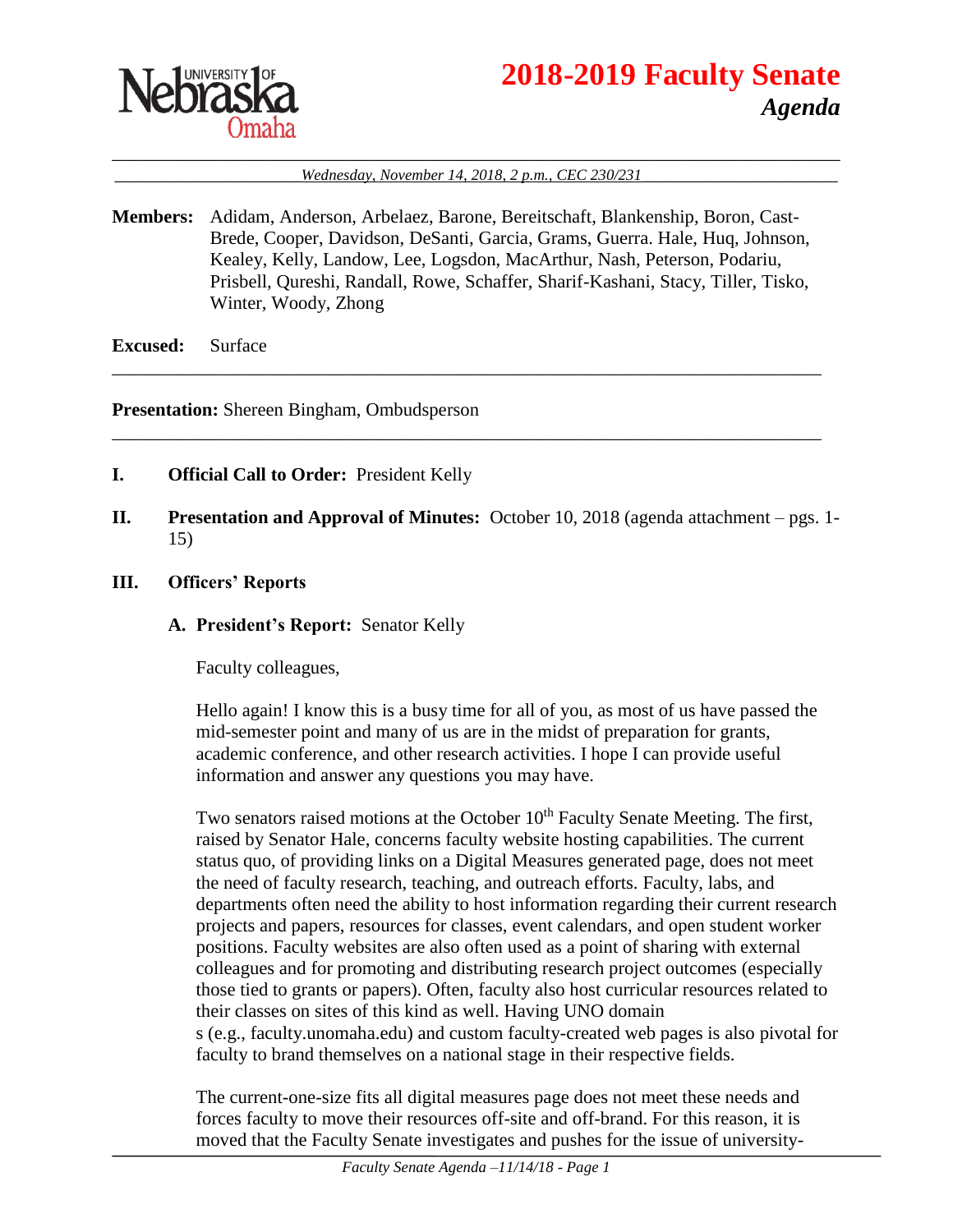provided on-domain website addresses and web service hosting resources to be provided for interested faculty, labs, and departments. I have assigned this investigation to the Professional Development Committee.

The second motion, raised by Senator Hale, concerns the oneIT request handling/ticketing system. Currently, making a request for IT resources is a difficult process that often leads to long wait times, no clarity on request status, and many email exchanges to track down the right people and departments to make a request. For instance, if one needs certain ports to be opened on network addresses, email lists to be created, or IT resources to be allocated to support research or teaching efforts, it is not immediately clear how to make those requests or whom to ask. Once a request is made, the requestor does not have clarity on the status of requests.

For these reasons, it is moved that Faculty Senate investigate and augment the capabilities of faculty to request IT resources, track request status once a request is made, and be assured that requests will be resolved in a timely manner. It is suggested that Faculty Senate considers and pushes for an IT ticketing system where requests can be made and status can be tracked by faculty requestors.

This agenda item was raised at the Executive Committee and Administration meeting on October  $17<sup>th</sup>$ . Chancellor Gold asked for date regarding the issue and suggested that perhaps a survey of faculty and students about the issue might be appropriate. A suggestion was made to work with college ITs. It was acknowledged that the classroom team still exists.

The Strategic Planning Committee met Friday October 19th. The UNe plan working group, led by Jill Russell, is looking at more reporting format options to expand engagement at all levels. The Metrics group, led by Hank Robinson, is looking at leading indicators with the greatest potential of maximizing improved retention rates. A working group has been established to study mid-term grading follow-up. Two groups (SWOT, led by Dan Shipp and Combined Meetings, led by Sara Woods) are focused on strategic thinking. A joint meeting is set for January  $11<sup>th</sup>$ , including Strategic Planning Steering Committee members, Deans, and members of the Chancellor's cabinet.

The Annual Benefits Enrollment Period began October 29<sup>th</sup> and continues until November 16<sup>th</sup>. NUFlex Benefits Enrollment materials, including a Benefits Enrollment Guide, can be found at Firefly. If you have questions regarding University Benefits, you can also contact the Benefits Office in 205 EAV at (402) 554-3660 or email [benefits@unomaha.edu.](mailto:benefits@unomaha.edu) The UNO Benefits Manager is Esther Scarpello.

The next meeting of the Facilities Planning Committee is scheduled for Monday November 19<sup>th</sup> at 7:30AM in EAB 200. Faculty are invited to attend; this addresses the dual concerns that faculty input has not been received by this committee in the past and that the committee has tended to meet after the fact, when decisions on major facility upgrades have already been made. Faculty who wish to attend this month's meeting are encouraged to contact me in advance.

Finally, the Executive Committee and Cabinet will discuss UNO's current policy on class attendance and religious observation. Recently, a UNO professor forced a student to take an exam on a religious holiday, even after the student asked for the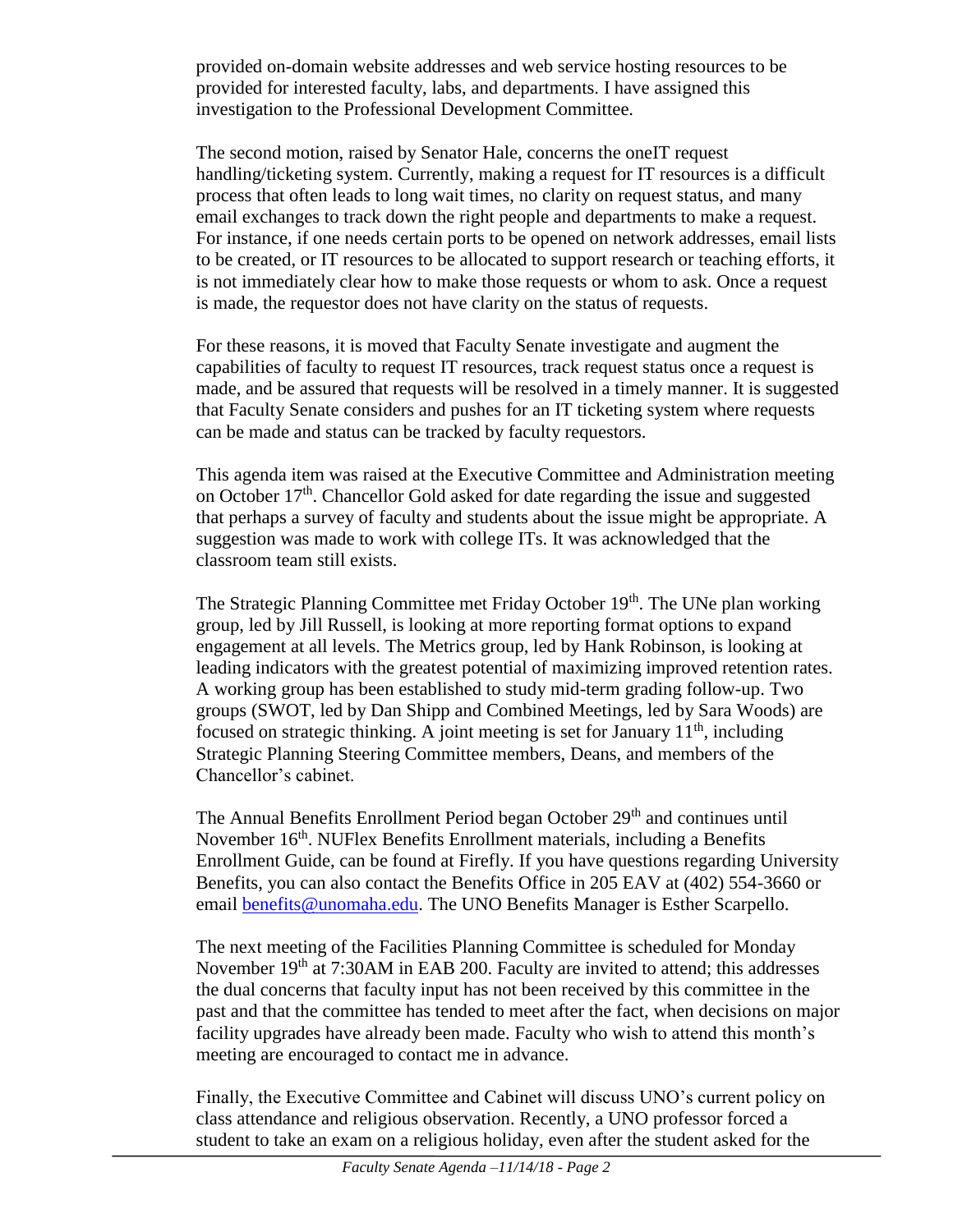day off to observe and celebrate. Student Government has drafted a resolution to consider; I would like for a similar resolution to be introduced in Faculty Senate.

Please feel free to contact me anytime if you have questions. You can reach me by phone at 4-4124 or by email at [cmkelly@unomaha.edu.](mailto:cmkelly@unomaha.edu)

There is current Academic and Resource Analysis data (agenda attachment – pgs. 16- 17). Senator Kelly has asked Hank Robinson, Director, Office of Institutional EffectivenessUNO, to be available to answer any questions.

# **B. Secretary/Treasurer Report:** Senator Stacy

- **1. EC&A:** October 17, 2018 Meeting
	- a. One IT: In response to the motion that the Faculty Senate investigate and augment the capabilities of faculty to request IT resources, track request status once a request is made, and be assured that requests will be resolved in a timely manner. A suggestion that the Faculty Senate considers and pushes for an IT ticketing system where requests can be made and status can be tracked by faculty requestors.

Chancellor Gold asked for data regarding the issue and suggested that perhaps a survey of faculty and students about the issue might be appropriate. A suggestion was made to work with college ITs. It was acknowledged that the classroom team still exists.

*(11/7/18: this was passed to the Professional Development Committee. Also, Bret Blackman, Assoc. Vice President & CIO, is planning to send out a survey in January 2019.)*

- b. Resolutions 4331, 4344, 4348, 4349, and 4750 were presented for information. There was no discussion.
- c. Other: President Kelly asked Richard Stacy to provide an update about preliminary discussions regarding solar energy. He reported that he had spoken with Sarah Burke, Chair of the UNO Sustainability Committee and they agreed to pursue the issue and focus attention on possible grant proposals related to solar energy education and research.

| Res.<br># | Date<br><b>Senate</b><br><b>Passed</b> | <b>Title</b>                                                                | <b>Admin</b><br>Accept | Sent for<br><b>Senate</b><br><b>Action</b> | Denied/<br>Deferred/<br>In<br><b>Progress</b> | <b>Final Action/Resolved</b> |
|-----------|----------------------------------------|-----------------------------------------------------------------------------|------------------------|--------------------------------------------|-----------------------------------------------|------------------------------|
| 4750      | 10/10/18                               | <b>Faculty Senate</b><br><b>Budget Advisory</b><br>Committee<br>Replacement | 10/17/18               |                                            |                                               | Acknowledged                 |
| 4349      | 10/10/18                               | Approval of the<br>Proposal for the<br>Creation of an<br>Interdisciplinary  | 10/17/18               |                                            |                                               | Acknowledged                 |

#### **2018-2019 Resolution Action Table (Action Pending and Current Resolutions)**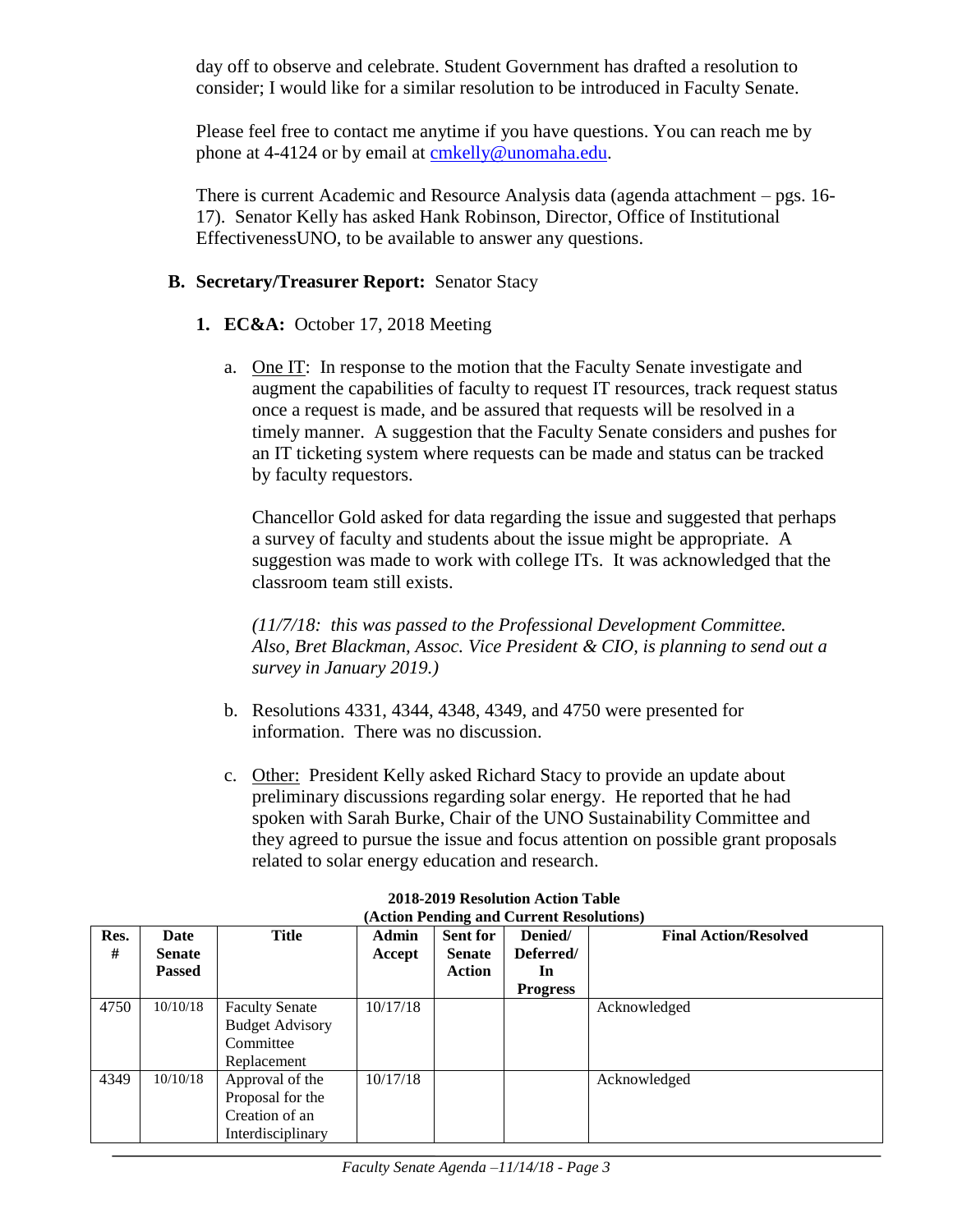|      |          | Master of Science |          |                        |                   |              |  |
|------|----------|-------------------|----------|------------------------|-------------------|--------------|--|
|      |          | in Data Science   |          |                        |                   |              |  |
|      |          | Degree            |          |                        |                   |              |  |
| 4348 | 10/10/18 | Approval of       | 10/17/18 |                        |                   | Acknowledged |  |
|      |          | Proposal for a    |          |                        |                   |              |  |
|      |          | School of         |          |                        |                   |              |  |
|      |          | Accounting        |          |                        |                   |              |  |
| 4344 | 9/12/18  | <b>Ballot</b> for | 9/13/18  |                        |                   | Acknowledged |  |
|      | 10/10/18 | Academic Freedom  | 10/17/18 |                        |                   |              |  |
|      |          | & Tenure          |          |                        |                   |              |  |
|      |          | Committee         |          |                        |                   |              |  |
| 4331 | 10/10/18 | Completed Student | 10/17/18 |                        |                   | Acknowledged |  |
|      |          | Publications      |          |                        |                   |              |  |
|      |          | Comm.             |          |                        |                   |              |  |
|      |          |                   |          |                        | TO BE FOLLOWED UP |              |  |
|      |          |                   |          |                        |                   |              |  |
|      |          |                   |          | <b>CARRIED FORWARD</b> |                   |              |  |
|      |          |                   |          |                        |                   |              |  |

- **2. Treasurer's Report:** Senator Stacy (October 2018) (agenda attachment pg. 18)
- **IV. Executive Committee:** Vice President Barone

#### **A. RESOLUTION: Resignation and Replacement of Tomm Roland, CFAM Senator**

**WHEREAS** CFAM Senator Tomm Roland resigned from the Faculty Senate

**WHEREAS** the Faculty Senate Executive Committee has accepted Senator Scott Glasser's resignation, effective November 7, 2018, and

**WHEREAS** the next runner up of the last College of Fine Arts and Media election for Faculty Senator was Ana Cruz,

**BE IT RESOLVED** that the following faculty member be seated as a permanent replacement for Tomm Roland for a term to end in May 12, 2021:

Cameron Logsdon.

~~~~~~~~~~~~~~~~~~~~~~~~~~~~~~~~~~

#### **B. RESOLUTION: Resignation and Replacement of Tammie Kennedy, A&S Senator**

**WHEREAS** A&S Senator Tammie Kennedy resigned from the Faculty Senate

**WHEREAS** the Faculty Senate Executive Committee has accepted Senator Tammie Kennedy's resignation, effective September 15, 2018, and

**BE IT RESOLVED** the College of Fine Arts and Sciences asks that the following faculty member be seated as a permanent replacement for Tammie Kennedy to complete her term to May 13, 2020: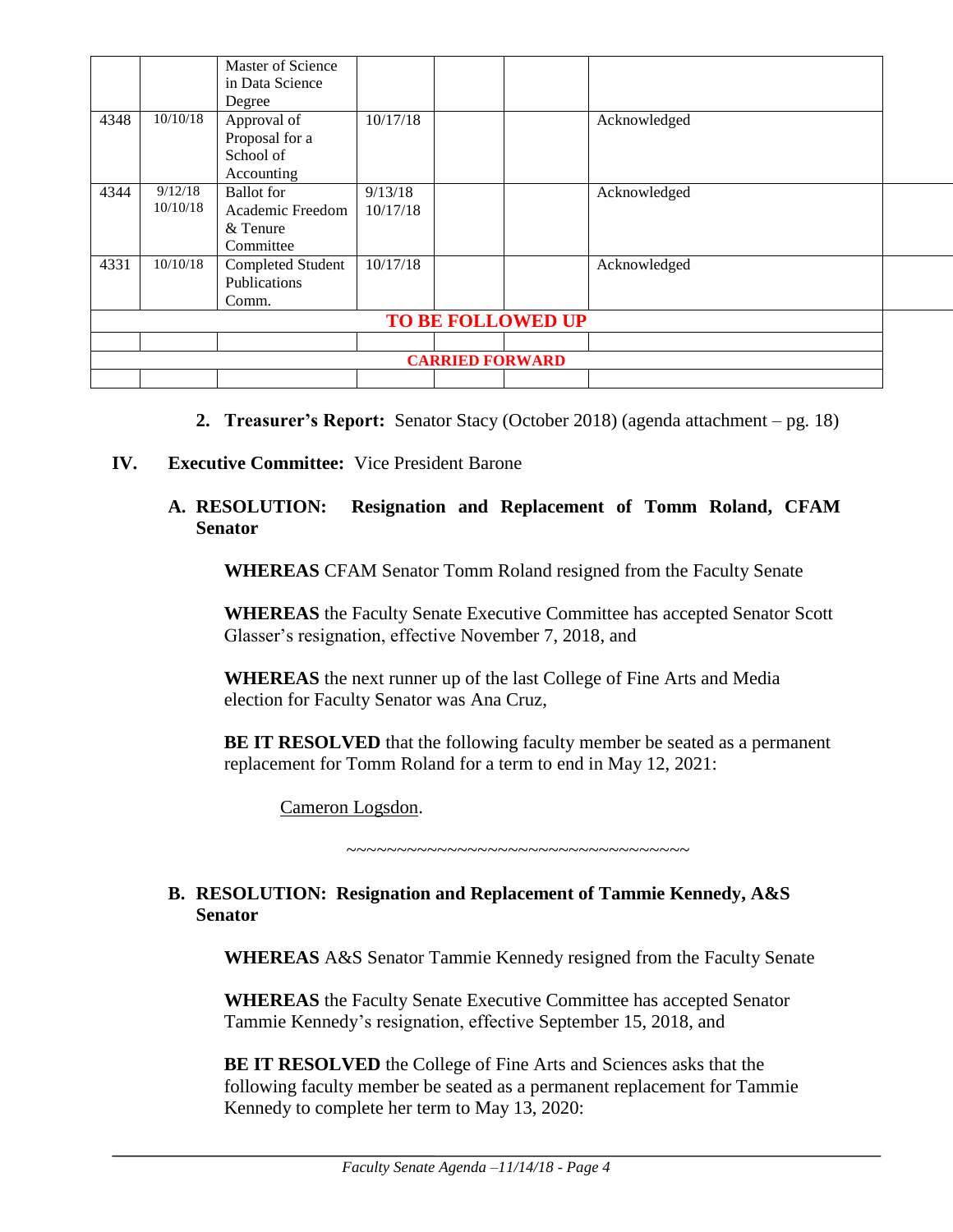Ramon Guerra.

~~~~~~~~~~~~~~~~~~~~~~~~~~~~~~~~~~

- **C. Faculty Senate President-Elect Eligibility** (agenda attachment pg. 19)
- **D. Draft Research Integrity Policy (10/9/18)** (agenda attachment pgs. 20-31)

*E-mail received 10/9/18:*

*As we have discussed, Brenda Kolobara in UNO's Office of Research and Creative Activity has developed a first draft of a campus Research Integrity policy which I have attached* (agenda attachment – pgs. 20-31)*. Would you mind sharing this draft policy with your Faculty Senate colleagues for their review and feedback? There is a sense of urgency with the development and approval of this policy as we want to ensure UNO is compliant with the federal policies and regulations on responding to allegations of research misconduct.*

# *A few notes about the policy:*

*The HHS Office of Research has a sample policy that has been heavily borrowed from or used word-for-word by many universities. UNMC, for example, followed the same format and we have used that policy as a starting point for our first draft. One key difference is that we have included the Faculty Senate Professional Conduct Committee in the procedural process for inquiry and investigation in allegations of research misconduct.*

*I'm sure Brenda would be more than happy to discuss in person if you'd find that to be helpful. Of course, as always, I'm also willing to do whatever I can to assist.*

*Drew A. Nielsen Compliance Officer*

#### **E. DRAFT Resolution: In Support of the University of Nebraska FY19-21 Appropriations Request**

E-mail Received 10/23/18

*From: Heath Mello [<hmello@nebraska.edu>](mailto:hmello@nebraska.edu) Sent: Tuesday, October 23, 2018 4:39 PM To: Corrine K Hanson [<ckhanson@unmc.edu>](mailto:ckhanson@unmc.edu); Grace A. Mims [<mimsga@unk.edu>](mailto:mimsga@unk.edu); Christopher Kelly [<cmkelly@unomaha.edu>](mailto:cmkelly@unomaha.edu); Kevin Hanrahan [<khanrahan2@unl.edu>](mailto:khanrahan2@unl.edu) Cc: Susan Fritz [<smfritz@nebraska.edu>](mailto:smfritz@nebraska.edu); Wendy Hind [<whind@nebraska.edu>](mailto:whind@nebraska.edu); Matt Hammons [<mhammons@nebraska.edu>](mailto:mhammons@nebraska.edu); Erin Cooper [<ecooper@nebraska.edu>](mailto:ecooper@nebraska.edu); Philip J Bakken [<pbakken@nebraska.edu>](mailto:pbakken@nebraska.edu)*

*Subject: DRAFT Faculty Senate Resolution on NU Budget Request*

#### *Faculty Senate Presidents,*

*Per our meeting and discussion in Kearney on October 3rd, please find a "draft" Faculty Senate Resolution on the University of Nebraska's FY19-21 state appropriation request.*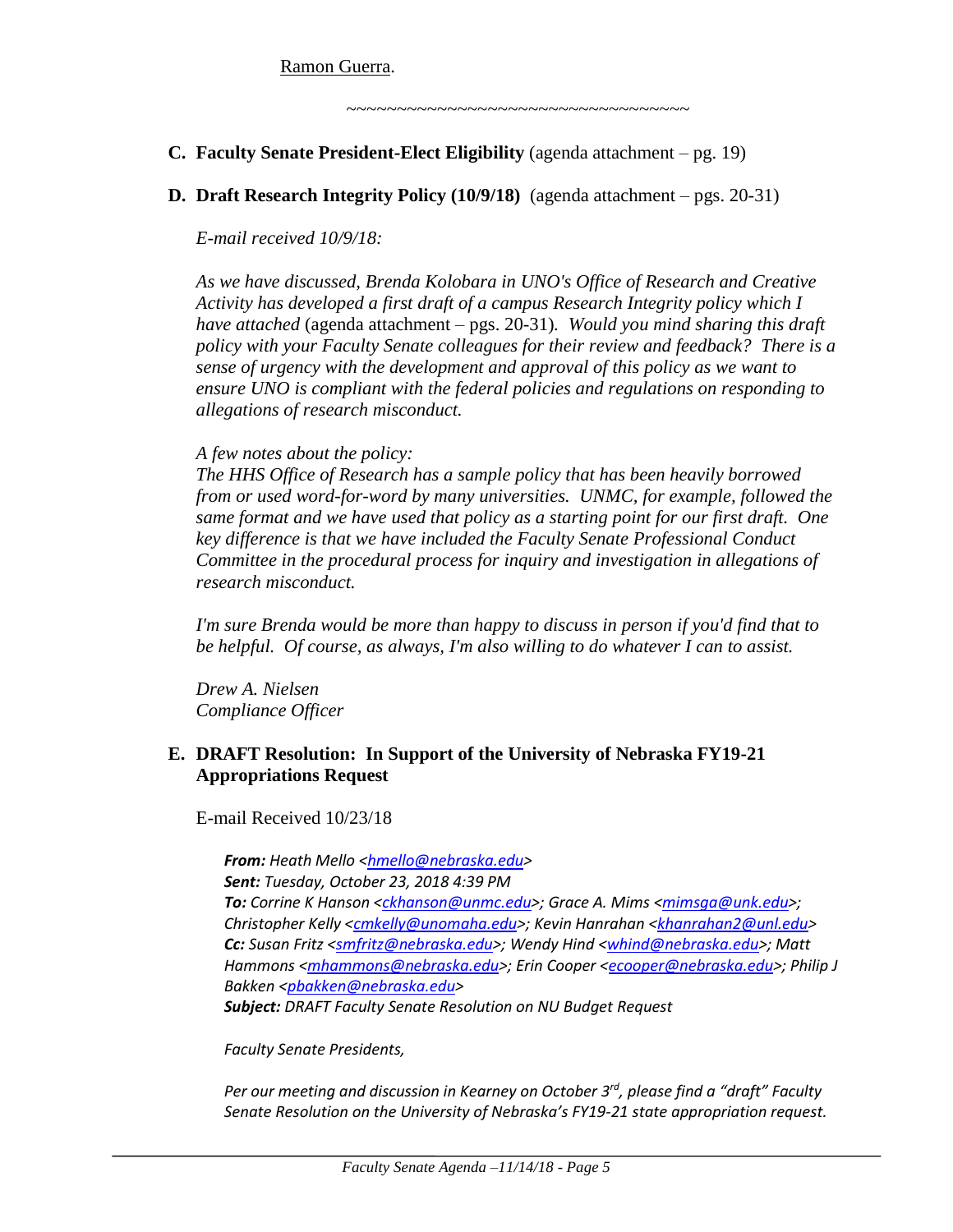*This template language covers the Board of Regents approved request to the Governor and Legislature while also providing some additional information about the University system. As we discussed, we would expect each campus would incorporate campusspecific information on programs, initiatives, visions, and rationale of why the University needs more investment from the State of Nebraska.*

*It would be ideal to have a resolution passed and signed by the end January 2019 in order to share with the Governor and Legislature as part of our legislative hearing process.*

*If you have any questions about this draft language or the resolution request, please do not hesitate to contact me.*

*Thank you again for all that you do and for your willingness to engage with the University of Nebraska Government Relations team.*

*Yours very truly,*

*Heath*

*Heath Mello Associate Vice President for University Affairs Director of State Relations University of Nebraska (402) 472-7156 – Office (402) 429-6181 – Cell [hmello@nebraska.edu](mailto:hmello@nebraska.edu)*

~~~~~~~~~~~~~~~~~~~~~~~~~~~~~~~~~~~~~~~

# **RESOLUTION in Support of the University of Nebraska FY19-21 Appropriations Request**

WHEREAS, the Faculty Senate of the University of Nebraska at Omaha is committed to achieving the University of Nebraska's three primary missions of teaching, research, and service; and

WHEREAS, the University of Nebraska at Omaha, as both a Metropolitan University of distinction and a Carnegie Doctoral Research institution, transforms and improves the quality of life locally, nationally, and globally; and

WHEREAS, the University of Nebraska graduates over 11,000 students annually, with over 3,000 graduates from the University of Nebraska at Omaha, who help grow Nebraska's talent pipeline and economy; and

WHEREAS, the University of Nebraska through its University of Nebraska at Omaha has over 63,121 alumni living and contributing to Nebraska's economy in diverse fields as agriculture, allied health, business, engineering, information technology, nursing, public administration, teaching, and other fields; and

WHEREAS, the University of Nebraska provides an unprecedented return on investment for taxpayers with an estimated \$3.9 billion annual economic impact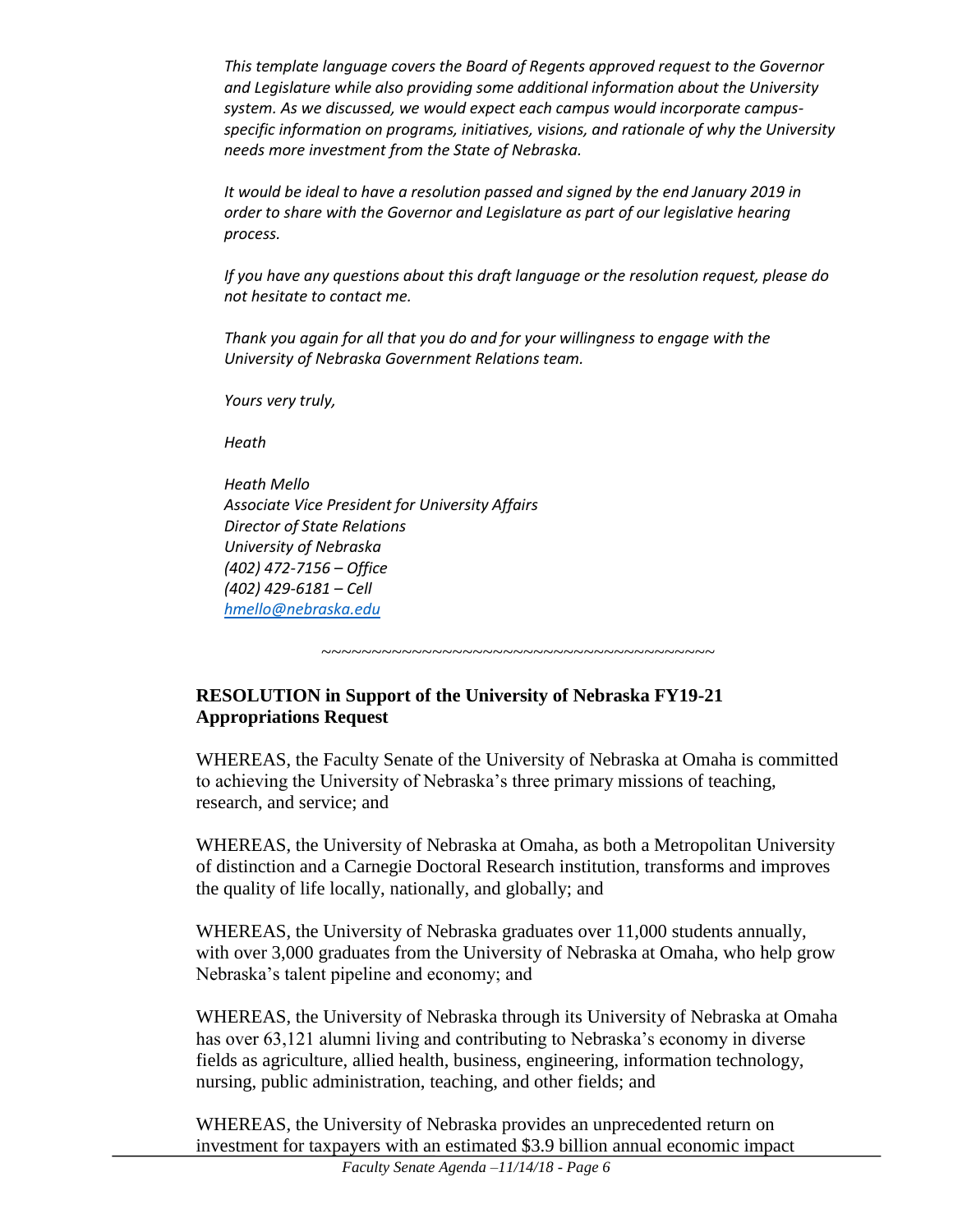across Nebraska and supports more than 54,000 jobs in Nebraska; and

WHEREAS, maintaining talented faculty and quality facilities is vital to attracting and retaining top students from Nebraska and around the world; and

WHEREAS, the University of Nebraska prides itself on efficiently utilizing state general funds to meet the needs of Nebraska's workforce and communities and continues to modernize operations to assist faculty, staff, and students in a changing global economy; and

WHEREAS, on August 3, 2018 the University of Nebraska Board of Regents have proposed to the Governor and Nebraska Legislature a general fund appropriation increase of 3.0% for FY19-20 and 3.7% for FY20-21 to assist in helping maintaining affordability at the University and growing Nebraska's workforce and economic opportunities; and

THEREFORE, BE IT RESOLVED that the Faculty Senate representing the University of Nebraska at Omaha urges the Governor and Nebraska Legislature to support the FY19-21 state appropriations request of the University of Nebraska Board Regents and ensure the University of Nebraska maintains its vital role as key cultural, workforce, and economic driver in Nebraska.

President Chris Kelly Date: University of Nebraska at Omaha Faculty Senate

~~~~~~~~~~~~~~~~~~~~~~~~~~~~~~~~~

#### **V. Standing Committee Reports**

#### **A. Committee on Academic and Curricular Affairs:** Senator Kealey

The Committee met October 24, 2018. Present: Amanda Randall, Robert Woody, Matthew Hale, Burch Kealy Absent: Kelly MacArthur, Connie Schaffer

Item 1: Review of a proposal for the creation of UNO STEM Trail Center (agenda attachment – pgs 32-46). Dr. Christine Cutucache (Haddix Community Chair of STEM Education, College of Arts and Sciences), Dr. Neal Grandgenett (Haddix Community Chair of STEM Education, College of Education) and Dr. Cristopher Moore (Haddix Community Chair of Physical Science) attended to answer questions and provide additional information about the proposal.

The committee found little to challenge in the proposal and has endorsed its adoption. The proposal and its representatives provided a strong justification for the creation of the center as well as concrete evidence for a well-composed and organized plan of operations. With regard to the former, the committee notes that the proposed Center is of a faculty-led ground-up design that has emerged from initiatives spanning the entire campus and university-wide system, many of which have already achieved wide-spread success. In particular, STEM research and outreach accounts for 30% of all of UNO's external Campus funding across multiple colleges, including \$32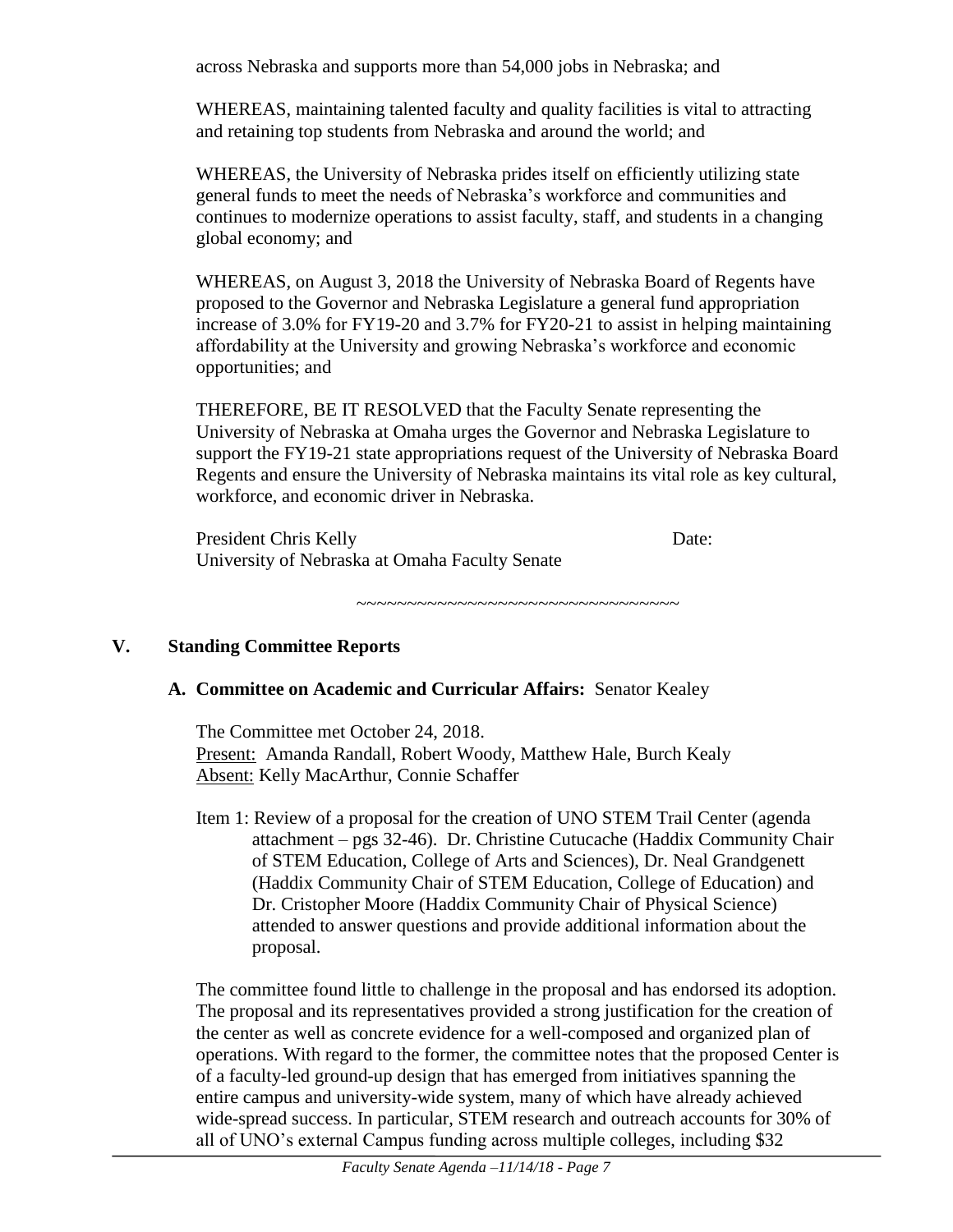Million in grants since 2012, which served over 4000 youth in UNO STEM Camps and more than 15,000 total youth in outreach events. In this light, the presenters noted that the center designation would allow for even larger grant applications, clearer community recognition/designation, and operational efficiency increases. With regard to the Center's organization and execution, the proposal lays out an organizational structure and administrative plan that the committee deemed to be both sound and well-reasoned. The committee was also satisfied that the center differentiated itself from other university organizations by its strong focus on inquiry-based learning, paradigmatic focus on research as a pedagogical tool, emphasis of participation for under-served groups, and strong emphasis on community engagement with secondary schools and other Nebraska-area educational organizations.

Given the strong proposal and our support for the aims of the Center the Academic and Curricular Affairs Committee Senator Kealey brings the following resolution to the Faculty Senate for the Committee:

~~~~~~~~~~~~~~~~~~~~~~~~~~~~~~~~

#### **RESOLUTION: Approval of the STEM Teaching, Research, and Inquiry Based Learning Center (STEM TRAIL Center)**

**WHEREAS** faculty with the Colleges of Arts and Sciences, Education, and Information Science and Technology have brought forward a proposal to create a jointly-managed and faculty-governed center, and

**WHEREAS** the proposal has carefully documented how a center designation can advance on-going STEM initiatives and, by extension, the UNO and NUwide missions, and

**WHEREAS** the center meets the established criteria put forth by the University of Nebraska for the classification/designation as a center, including a uniqueness constraint within the NU system, and

**WHEREAS** Deans of the Colleges of Arts and Sciences, Education, and Information Science and Technology have strongly supported this proposal, and,

**WHEREAS** the UNO STEM Community chairs have strongly supported this proposal,

**THEREFORE,** BE IT RESOLVED that the UNO Faculty Senate, with the above matters being taken into consideration does hereby approve the proposal.

~~~~~~~~~~~~~~~~~~~~~~~~~~~~~~

We had two absences and since one or more of the absent members views are needed for addressing our future work plan the meeting was concluded early (approximately 3:30).

#### **PENDING:**

**1. Early College High School:** *(EC&C sent to A&CA 2/7/18)*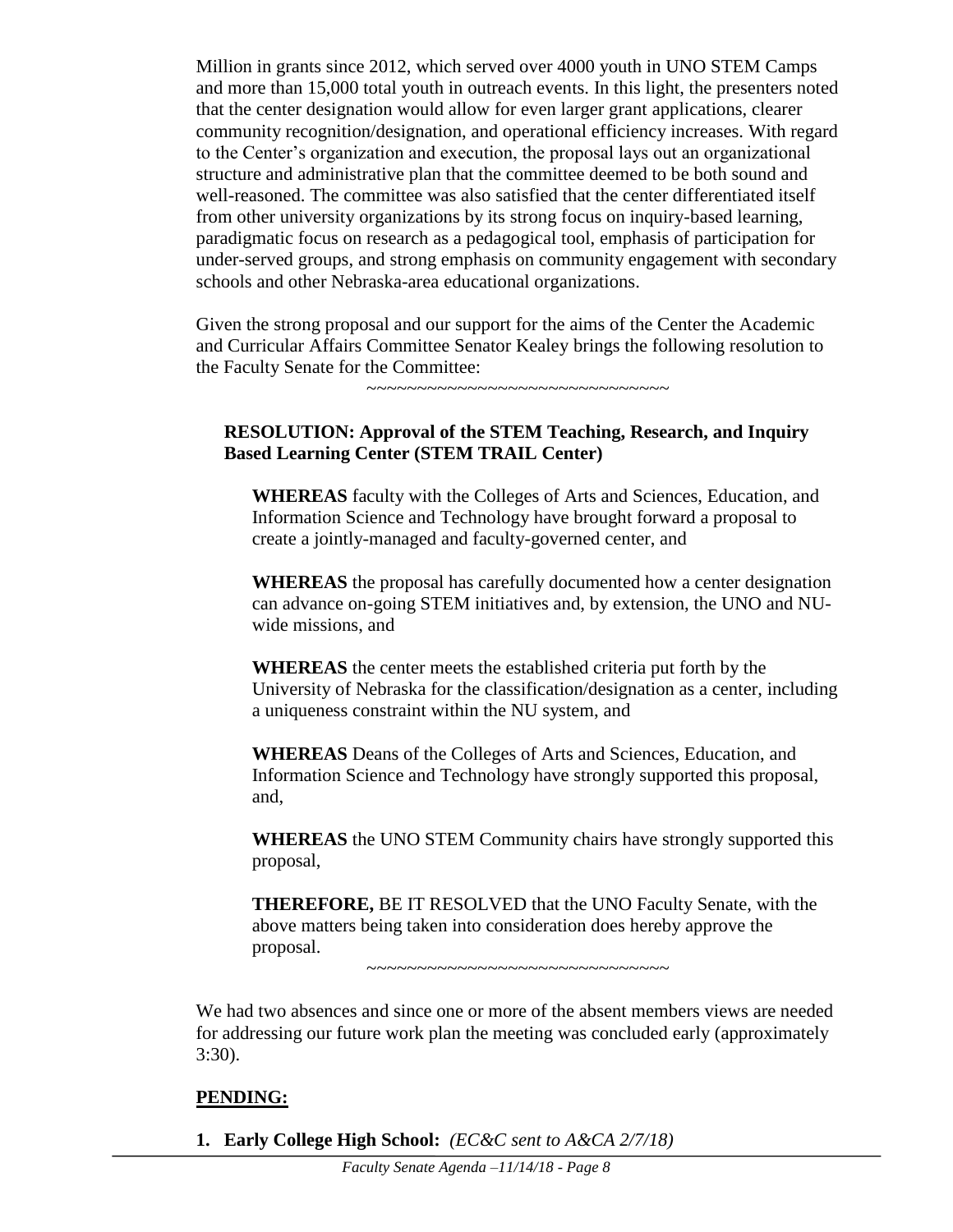FYI: E-mail received 2/5/18 from Senator Adams:

*At Friday's English Department meeting, as we discussed Dual Enrollment and other issues, a new program in the Millard School District dominated much of our discussion and members of the department asked me to take this issue to Faculty Senate. In short, our department has concerns about the various impacts of a program called Early College High School* 

*<http://mshs.mpsomaha.org/academics/early-college-high-school> The program says high school students can earn an Associate degree from Metro and that those credits will fulfill the general education requirements at UNO. Members of my department are concerned about how this might threaten enrollments at UNO and about the quality of such a program (it seems, for example, that a 10th grade English course could satisfy the English 1150 writing requirement at UNO). I would like to put this on the EC&C agenda as a point of discussion to determine if faculty in colleges beyond Arts and Sciences are also concerned about such a program.*

# **2. Plagiarism**

Senator Qureshi asked if anyone knew of any institutional support in keeping track of student plagiarism cases. Phil Covington, AVC for Student Success, was mentioned. Plagiarism was also noted in the recent Academic Integrity Policy. *(9/12/18: This was assigned to the Academic & Curricular Affairs Committee.)* 

# **3. Student Evaluation Responses**

Since student evaluation of instruction moved from paper forms done in class to on-line, the response rate has been so low the data may not be a valid indication of what the form purports to determine. In some cases the response rate itself has been improperly used in faculty evaluation; especially small sections may use no evaluation. The form itself may be part of the problem, relating to those who submit it as customers rather than learners.

Senator Huq would like to see Evaluation response increased. Hank Robinson will speak to the Professional Development Committee and there will be more to report then. Some questions are: What are the evaluations being used for? Is it cost effective? What information do students have about the evaluations? *(On 10/10/18: The task of consideration of the current student evaluation was accepted by the A&CA Committee.)*

#### **B. Committee on Educational Resources & Services:** Senator Adidam

The Committee met October 31, 2018. Present: Tej Adidam (CBA) Interim Chair; Marlina Davidson (CFAM); Jeanne Surface (ED) Vice Chair; Andy Zhong (A&S) Excused: Jill Blankenship (A&S); Jooho Lee (CPACS); Invitee: Cathy Pettid, Assistant Vice Chancellor and Dean of Students, UNO

#### Pending work UPDATE:

**1. Payroll deduction for Paul Beck Scholarship:** Senator Davidson will follow up with Debra Wilcox. She will offer a status update when the Faculty Senate meets in September.

Senator Davidson continues to be in touch with NU Foundation, and is trying to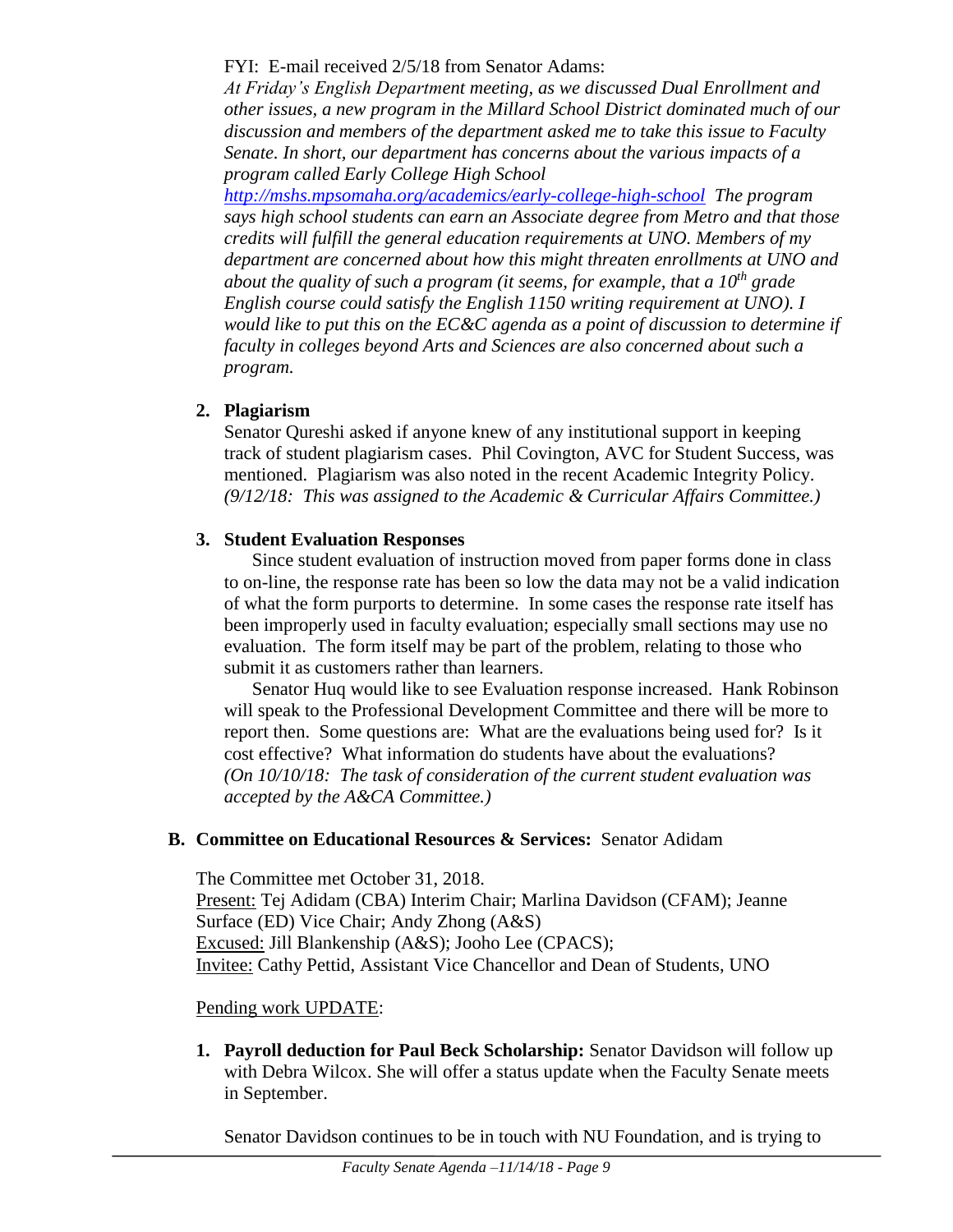work things out. As of now, she seems very optimistic that the process of donating to the Paul Beck Scholarship via payroll deduction will be in place by the end of this calendar year. She will provide an update during the Faculty Senate meeting in November 2018.

#### Discussions:

- **2.** Senator Surface provided an update to the committee regarding the information session with President Bounds that took place earlier in the day**.**
- **3.** Cathy Pettid offered an overview of a variety of options that are available to our students who are in need of counseling or are stuck in a difficult situation that is preventing them from meeting their academic goals at UNO. A very helpful website is available that supports our students. Please visit**:**

<https://www.unomaha.edu/student-life/student-safety/campus-resources.php>

If faculty members believe that students need extra assistance in meeting their academic goals, they should either direct the student's attention to this website, or inform Cathy Pettid in a confidential manner.

# **PENDING:**

- **1. Payroll Deduction for Paul Beck Scholarship**  $(2/7/18)$   $(3/7/18)$ : a response from Debra Wilcox (UNO Controllers Office) regarding the possibility that faculty could submit a payroll deduction that would serve as a monthly gift to the Beck scholarship fund. Senator Marlina Davidson has agreed to follow-up.
- **2. Accessibility to IT classroom equipment**: Senators Lee and Blankenship talked to Bret Blackman & Jaci Lindburg in ITS about technology in the classroom**.**
- **3. Educational Resources/Accessibility Services**: Senator Davidson invited Cathy Pettid, Assistant Vice Chancellor, Student Affairs or someone from her office to attend October's committee meeting to talk about updates related to student success and accessibility in the classroom. This include Behavior Review Team (BRT) and Counseling and Psychological Services (CAPS**).**

#### **C. Committee on Faculty Personnel & Welfare:** Senator Huq

The Committee met on October 31, 2018, in MH 303C Senators Present: Claudia Garcia, Ziaul Huq, Ramon Guerra Excused: Marshall Prisbell Absent: Paul Landlow, Dale K Tiller

We did not make quorum. The committee is planning to meet next time on December 3 at 2 PM in order to see whether meeting at a different time will improve attendance. The members present recommended Senator Claudia Garcia to be the vice-Chair of the committee, we are waiting to hear from other members to ratify her appointment.

We discussed the pending issues, i. e. wellness fee  $\&$  faculty/staff safety process, nothing has changed since our last meeting. We will continue to monitor these. We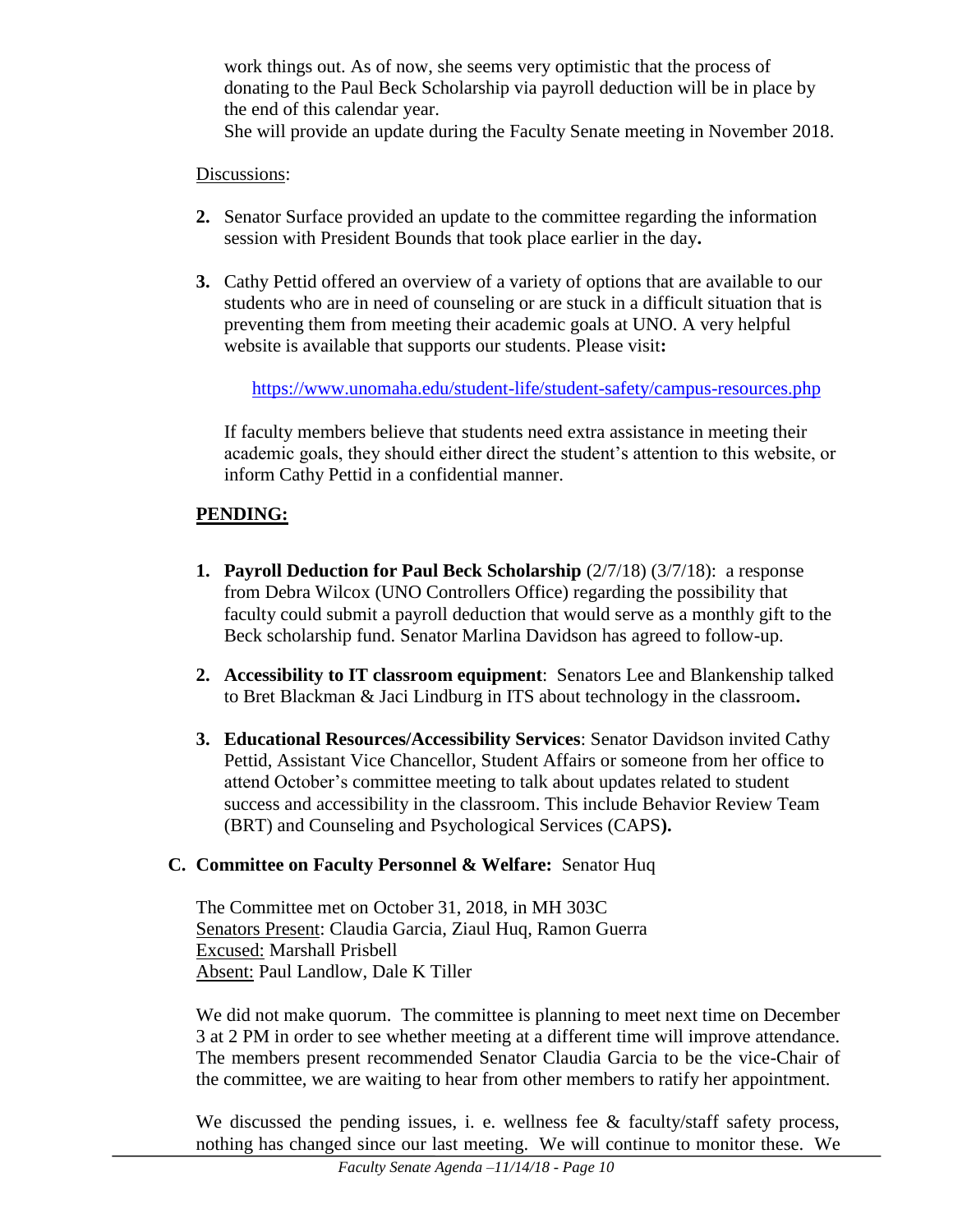would like to invite Dr. Gina Toman, Assistant to the Senior Vice-Chancellor for a discussion of faculty/staff safety process next month.

Members present agreed with Senator Huq about the importance of looking into the fee structure of TIIA-CREF and Fidelity Investment, the vendors that manage our retirement funds. Senator Huq had a discussion with Brian Schlichting, Assistant Director NU Benefits and expressed his concern about the high service fees charged by these vendors. To give you an example, if you have invested a million Dollar in either TIAA/CREF or Fidelity you may be paying them between \$ 7500 to \$ 10,000 per year as service fees for parking your 401K money in their managed stock mutual funds, money market and bond accounts have lower fees. We would like to pursue this as a new business for the committee, and eventually bring a resolution to the senate floor. The committee feels that as part of shared governance, faculty should have some say in this matter. Our focus would be to convince central administration that the list of vendors should be expanded to include purveyors of this service that are more cost effective. Mr. Schlichting mentioned that after the administration is done with our health insurance project, administration intends to look into this matter. However, according to Brian Schlichting there is no guarantee that there will be any substantial change. It is very important that we take this seriously for faculty welfare, over the years many faculty members in the CBA finance department have expressed concern about this.

*(On 11/7/18 the EC&C agreed that the importance of looking into the fee structure of TIIA-CREF and Fidelity Investment, the vendors that manage our retirement funds should be put on the FP&W Pending list.)*

# **PENDING:**

**1. Wellness Fees.** *10/2017:*On Mon Sept 18, there was an initial faculty/staff wellness-based incentive program meeting in EAB 202 organized by Dan Shipp. Attending: Dan Shipp, Cathy Pettid, Joe Kaminski, Jeanne Surface, Griff Elder, Cecil Hicks, Carol Kirchner, and Esther Scarpello**.**

The group met to discuss how UNO could develop and pilot a wellness-based incentive program for faculty/staff. The wellness program needs still to be worked out—both programmatically and financially. But roughly, the idea is that, UNO would offer a pilot program that would partially reimburse the cost of a Wellness/H&K membership based upon member usage and participation in specific wellness program elements. Tentatively, the financial incentive might be as much as a \$100 reimbursement of the \$150 per semester Wellness/H&K membership fee. Details have to still be worked out. The working goal is to offer this pilot program starting in January (but if not January, then the following August-2018).

The working group plans to meet every two weeks. The first meeting will discuss the requirements for reimbursement.

I have been asked to put together a Faculty Senate Focus Group that this working group can consult.

*(On 9/5/18 the EC&C noted that the AAUP has to head this possible program/benefit.)*

**2. Faculty/Staff Safety Processes.** *10/2017 cont.:* Dr. Gina Toman has been named Faculty Human Resources Officer and Assistant to the Senior Vice Chancellor. She begins her new role on October 11**.**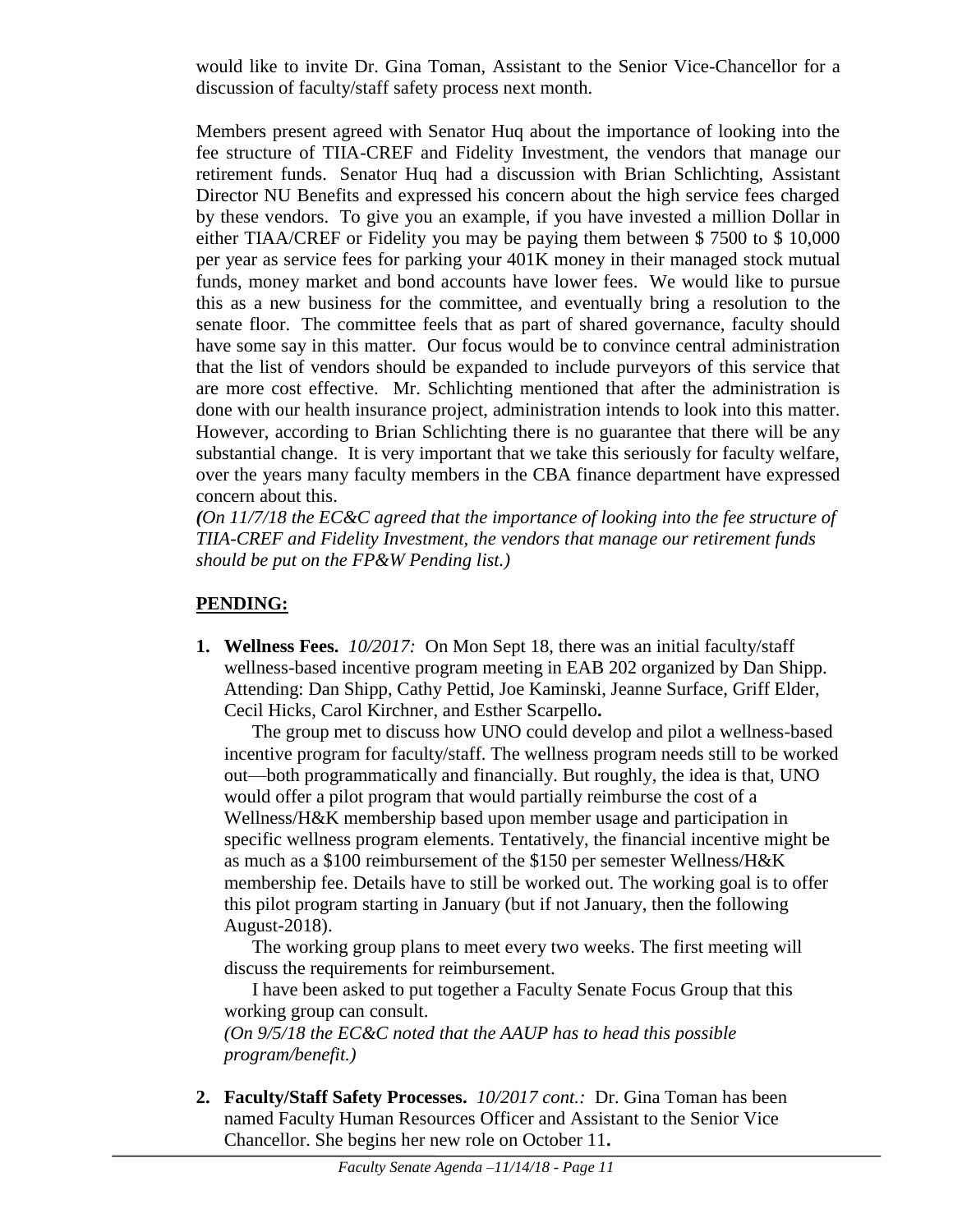We are interested in the administration developing a website similar to the Student Safety Website.

Note: We felt that the following site makes a good model: http://academicpersonnel.unc.edu/faculty-policies-procedures-guidelines/

We expect Gina Toman will be help us address the request that there be a flow-chart that will help faculty understand and negotiate the many resources that are available: Ombudsperson, EAP person, counseling, BRT, etc. What information is confidential, etc. This "flowchart" may manifest itself in the form of the website mentioned above.

*(3/4/18 Info: Academic Affairs is doing a big website development.)*

# **3. Server for Personal Web Pages**

Senator Elder reported that last year all faculty across campus lost the server, along with the opportunity to have their own personal web sites, like Math. The Web site may have not been pretty, but it was spot on for other mathematicians to check. Senator Zhong said it now looks odd. Senator Kennedy said we all need support to get the server back for supporting personal web sites. Anything without branding is gone.

*(On 12/13/17 this issue was given to the FP&W Committee.) (3/4/18: EC&C suggested putting this item on the EC&A agenda. UNL has cloud hosting services.) (8/18 Past-President Grams will e-mail about this.)*

*(At the 9/5/18 EC&C meeting it was decided to put this on the 9/19/18 EC&A agenda, as UNL already has this capability, and there were questions as to why UNO can't do the same for its faculty.)*

### **4. Accessibility to Classroom IT Equipment**

*(3/7/18):* EC&C sent this item was to the ER&S Committee**.**  *(8/15/18: ER&S moved to have this item sent to FP&W as this seems to be ergonomics.) (11/7/18: EC&C more fully defined this item to how to direct our future efforts in trying to understand the design process for all Colleges and how faculty can be involved in this process. Are ADA directives followed, etc.?)* 

#### **D. Committee on Goals and Directions:** Senator Bereitschaft

The Committee met October 31, 2018. Present: Senators Bereitschaft, Stacy, Tisko, and Logsdon Absent/Excused: Senators Arbelaez and Sharif-Kashani

The Committee continued to discuss the feasibility of bringing solar energy infrastructure (particularly solar panels and EV charging stations) to the UNO campus. Senator Bereitschaft's prior discussion with Sarah Burke, Sustainability Coordinator at UNO, and John Amend, AVC of Facilities/Planning at UNO, suggested strong support for solar and wind power on campus. Mr. Amend shared a report on renewable energy opportunities at UNO (2011) and suggested that the Pacific Street garage and several larger buildings on campus would be appropriate sites for solar panels, though maximum output would only cover about 5-10% of UNO energy needs. The next step for the committee is to identify faculty who may be able to use solar arrays for educational and/or research purposes, begin reviewing grant proposal requirements (from the Nebraska Environmental Trust in particular),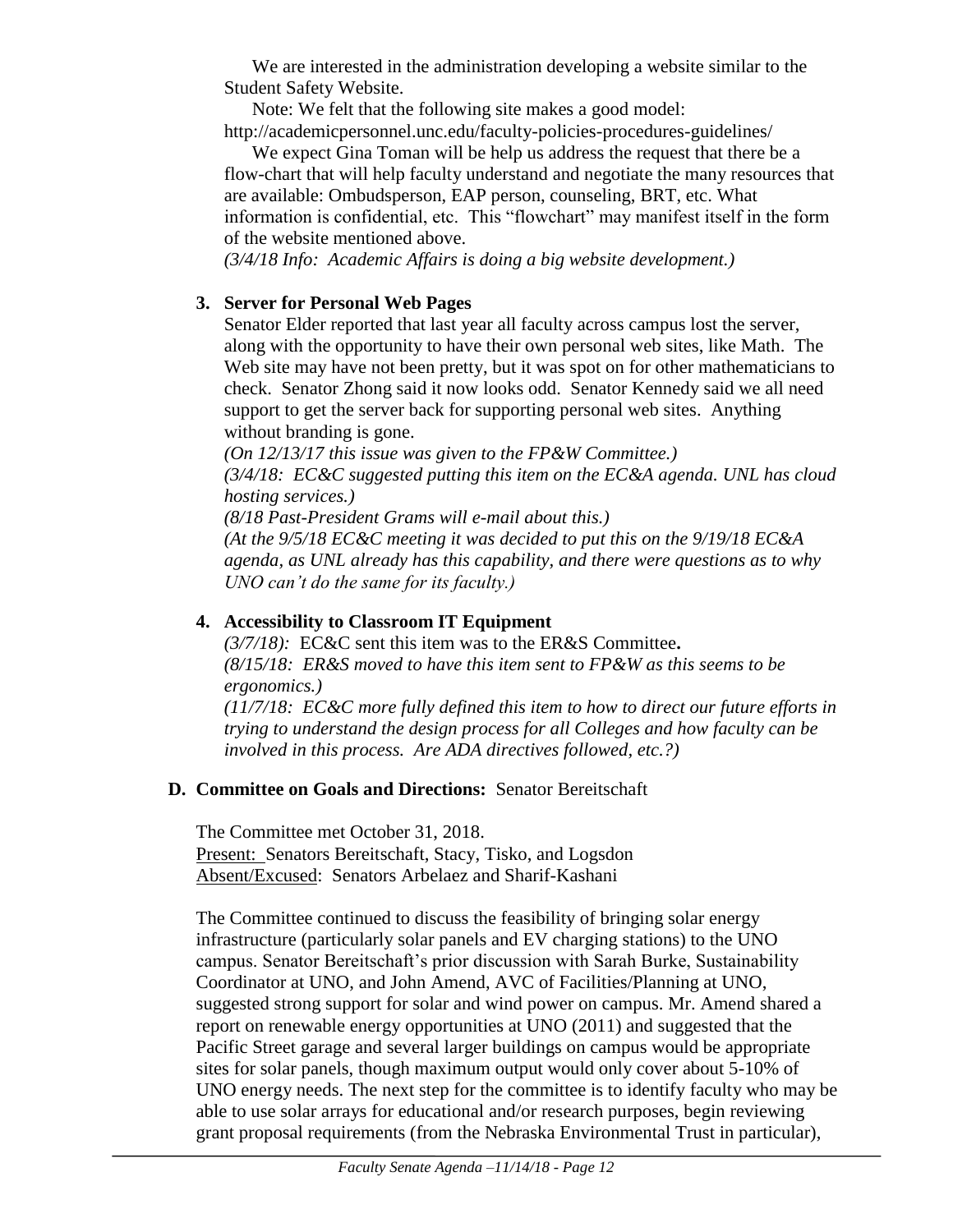and contact OPPD in hopes of setting up a meeting with interested parties.

The committee is also looking forward to talking with AVC of Global Engagement, Dr. Jane Mesa, at our next meeting on November 28 regarding her vision for the new joint UNO-UNMC position.

# **PENDING:**

- **1. Facilities Planning and Faculty Representation** (Specifically, which Facilities Planning Committee would be the best on which to have faculty representation before plans are made, not just reported?) *(Sent to G&D 2/10/16) (3/4/18 Info: Senator Bereitschaft is checking on this.)*
- **2. Solar Panels at UNO**

Bringing solar energy infrastructure (particularly solar panels and EV charging stations) to the UNO campus and potential funding sources and partnerships. *(10/3/18: EC&C was told Senator Richard Stacy would take the point on this.)*

# **E. Professional Development:** Senator Boron

The Committee met on Wednesday, October 31, 2018 Present: Senators Boron, Cooper, DeSanti, Winter, Podariu Excused: Senator Cast-Brede

- **1. Retirement preparation:** Regina Toman met with our committee and discussed the phased retirement plans offered by UNO, including the steps involved for initiating that process. Discussion also included emeriti status. Anything related to benefits is addressed by Esther Scarpello, who attended our meeting last month. Planned action steps: creation of a list for those planning retirement**.**
- **2. Faculty webpages:** We learned that faculty webpages with UNO branding are supposed to be possible; however, each college is supposed to have policies/procedures for these requests, including approval. Once approved the college communicator will work with ITS and UComm to create the page/URL. From there, the faculty member would be responsible for adding content to and organizing the page. Each senator from our committee has been asked to contact their college tech team to learn about policies/procedures that may be in place. To date, from three colleges, no policies or procedures have been uncovered. Planned action steps: Continued communication with administration, including an invitation to our November meeting**.**
- **3. Continuing business:** Faculty development leave not discussed this month**.**

# **PENDING:**

**1. Faculty Professional Development Leave policies/procedures:** 

*(1/10/18: The PD committee is waiting for deans to complete a survey to actually gauge faculty's understanding of FPD leave policies and procedures.) (At the 4/18/18 EC&A meeting this was discussed with Chancellor Gold and SVC B.J.Reed.)*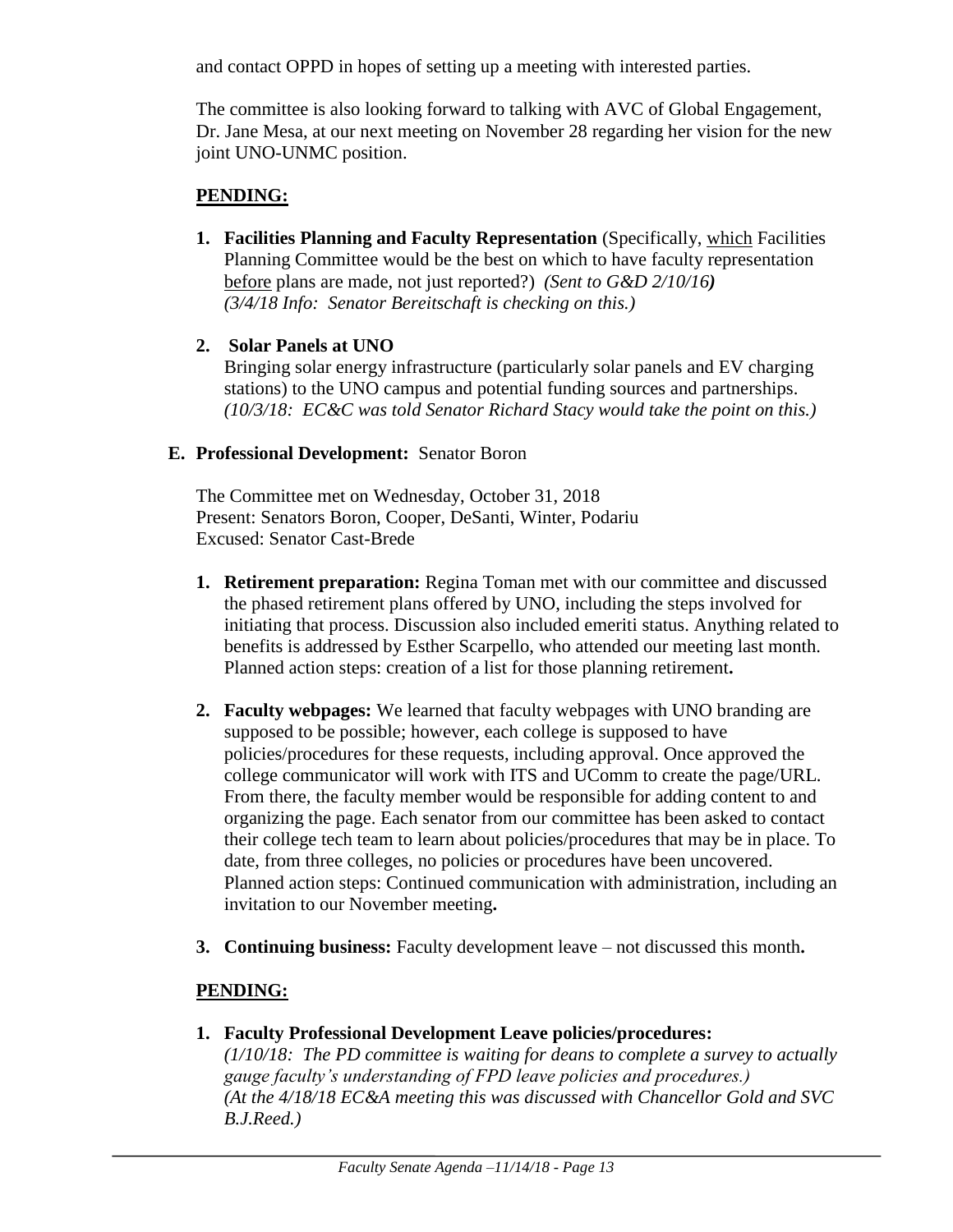**2. Creation of an Easily Found List of What Retiring Faculty Need to Know** *(4/11/18: Sent to PD Committee.)*

# **3. Distribution of Student Evaluations**

Senator Adidam noted that student evaluations and grades are now available to all chairs. Availability of student evaluations to only that faculty member's department chair, "Least Privilege," would be a better policy. *(9/12/18: This was assigned to the Professional Development Committee to see a change made.) (10/3/18: Is there a mechanism to see the numbers when a student made* 

*comments on his/her evaluation?)*

# **4. Student Evaluations Response Rate**

The response rate of Student Evaluations has dropped dramatically since hard copy evaluations were done away with. Hard copy response rates were 80-90%, now the response is down to 10-15%. Is there a solution to this? Are there ways to increase the response?

*(10/3/18: The EC&C sent this item to the Professional Development Committee.) (11/7/18: The EC&C sent this to Senator Kealey and the Academic & Curricular Affairs Committee.)*

# **5. Faculty Personal Web Pages on the UNO Website**

It was suggested that this should be mentioned at the 10/17/18 EC&A meeting.

The current status quo, of providing links on a digital measures generated page, does not meet the needs of faculty research, teaching, and outreach efforts. Faculty, labs, and departments often need the ability to host information regarding their current research projects and papers, resources for classes, event calendars, and open student worker positions. Faculty websites are also often used as a point of sharing with external colleagues and for promoting and distributing research project outcomes (especially those tied to grants or papers). Often, faculty also host curricular resources related to their classes on sites of this kind as well. Having UNO domains (e.g. faculty.unomaha.edu) and custom facultycreated web pages is also pivotal for faculty to brand themselves on a national stage in their respective fields.

The one-size-fits all digital measures page does not meet these needs and forces faculty to move their resources off-site and off-brand. For these reasons, Senator Hale will move that the faculty senate investigates and pushes for the issue of university-provided on-domain website addresses and web service hosting resources to be provided for interested faculty, labs, and departments.

*(On 10/10/18 the Faculty Senate decided that this item should be looked at by the Committee on Professional Development*.)

# **F. Committee on Rules:** Senator Johnson

# **1. RESOLUTION: Replacement on University Committee for the Advancement of Teaching (UCAT)**

BE IT RESOLVED as Amanda Steiner (ED) has resigned from UCAT the following faculty member will complete her term, 07/01/18 through 06/30/21, to the University Committee for the Advancement of Teaching (UCAT):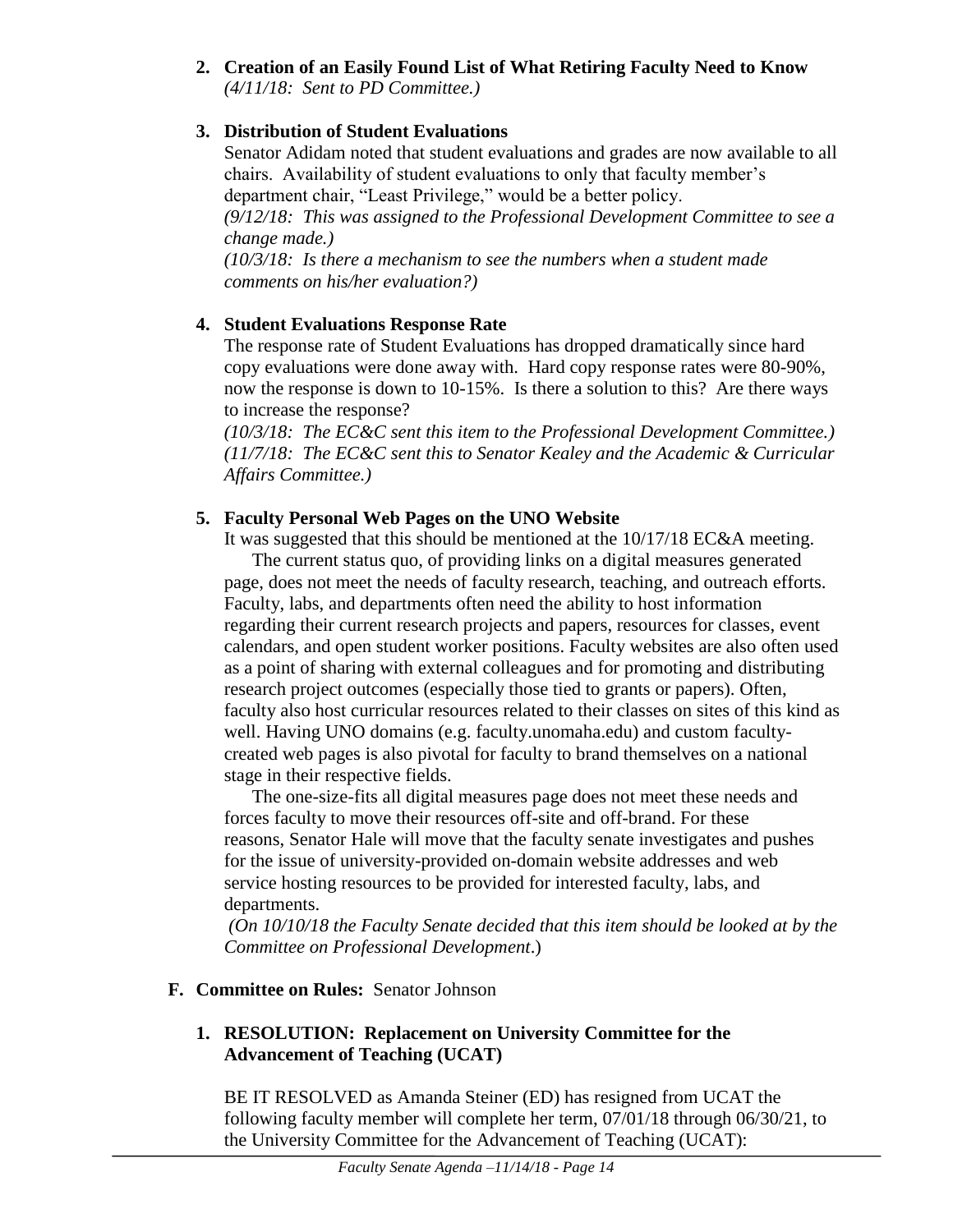#### **2. RESOLUTION: Replacement on University Committee on Technology Resources & Services**

BE IT RESOLVED as Stan Wileman has retired from UNO the following faculty member will complete his term,  $08/1/16 - 07/31/19$ , to the University Committee on Technology Resources & Services:

~~~~~~~~~~~~~~~~~~~~~~~~~~~~~~~~~~~~~~~

Rui Zhao. ~~~~~~~~~~~~~~~~~~~~~~~~~~~~~~~~~~~~~~~

#### **3. Faculty Representative for an RFP for the Student Center Business Office**

E-mails received 10/10/18:

*My name is Lynn McAlpine, I work as UNO's Procurement Systems Coordinator. I am working on an RFP for the student center business office and am in need of one more faculty representative. Do you have someone you would like to represent the faculty? Let me know if you have any questions.*

*Thank you, Lynn McAlpine Procurement Systems Coordinator University of Nebraska at Omaha | [unomaha.edu](http://unomaha.edu/)*

*Hi Sue,*

*Thanks for your response. This will be a project where members will meet over the next several months. Our tentative goal is to have the project complete prior to the end of the spring semester. The individual will review RFP responses, providing scoring and input.*

*Lynn McAlpine*

~~~~~~~~~~~~~~~~~~~~~~~~~~~~~~~~~~~~~

#### **RESOLUTION: Faculty Rep for an RFP for the Student Center Business Office**

**BE IT RESOVED** that the following faculty member be appointed to the RFP Project for the Student Center Business Office for a term to end no later than the end of Spring 2019:

Zhigang Feng.

~~~~~~~~~~~~~~~~~~~~~~~~~~~~~~~~~~~~~~~

#### **4. RESOLUTION: Parking Appeals Committee Membership**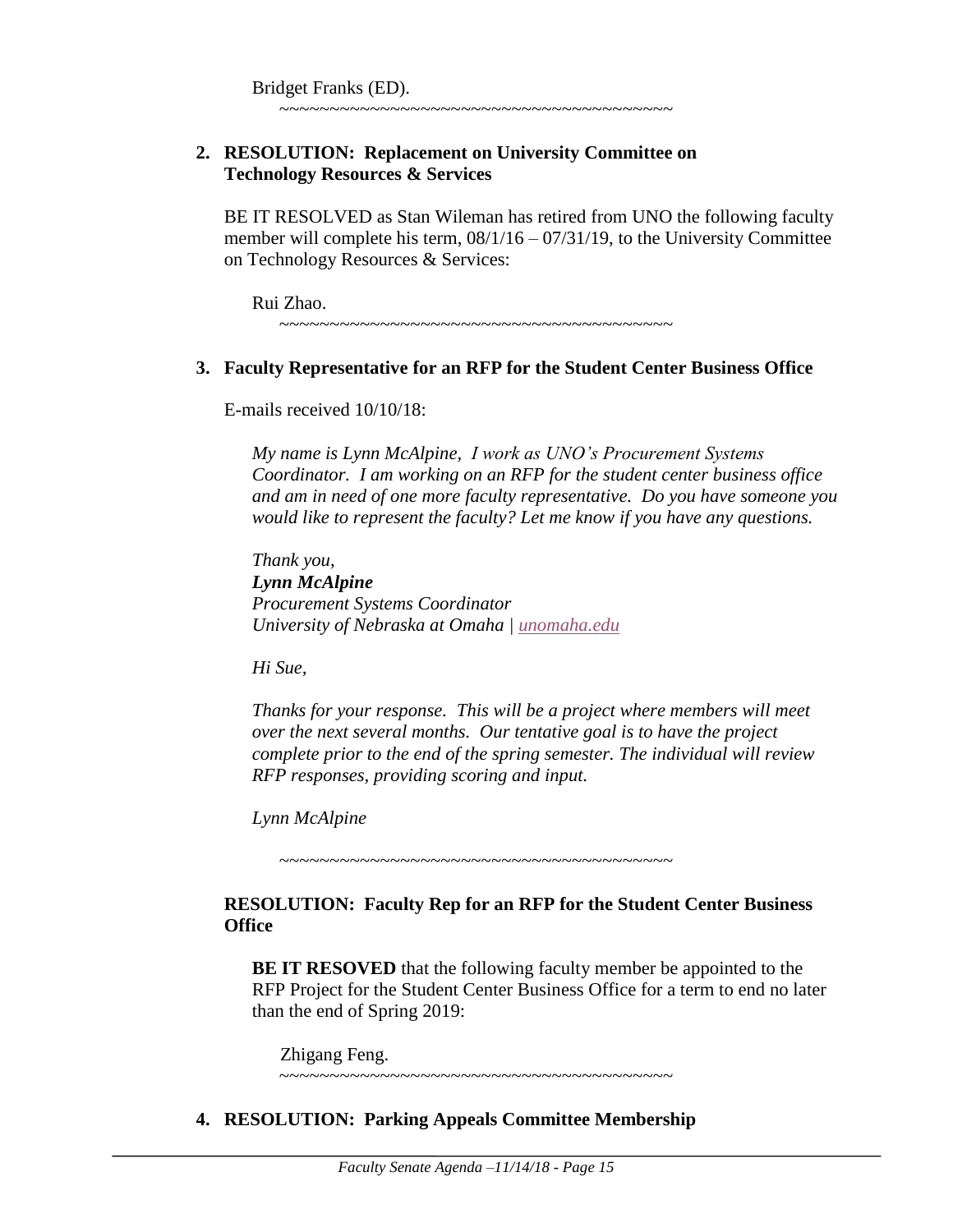**BE IT RESOLVED** that the Parking Appeals Committee needs one more faculty member for a two year term. The Parking Appeals Committee IOP has the committee populated with 3 UNO Staff members and 2 Faculty members. Faculty members:

Marshall Prisbell (term: 7/31/17 – 8/1/19) Yumi Ohira (term: 7/31/18 – 8/1/20). ~~~~~~~~~~~~~~~~~~~~~~~~~~~~~~~~~~~~~~~

# **PENDING:**

### **1. RESOLUTION: UCRCA (University Committee on Research & Creative Activity)**

BE IT RESOLVED as Benjamin Steiner has had to resign from the UCRCA, the following name go forward to complete the term, from 08/1/18 through 07/31/21:

\_\_\_\_\_\_\_\_\_\_\_\_\_\_\_\_\_\_\_\_\_, CPACS (to replace Benjamin Steiner).

**VI. Other Faculty Senate Committees**

**A. Faculty Senate Budget Advisory Committee Report**: Prof. Ebdon, Hall, O'Hara

**VII. Ad hoc Committees**

#### **A. UNO-UNMC Faculty to Faculty Meeting 10-31-18**

Present: Shriver, Beam, Sollars, Kelly, Rogan, Hanson, Natarajan, Gebhart, Reilly, Barone

#### **1. Immunizations**

Online UNO students, as of this fall, no longer need to have additional immunizations to take online classes at UNMC.

However, UNO students still need to have additional immunizations to take a nonclinical class on the UNMC campus. UNMC faculty members will look into this by asking UNMC academic affairs. Perhaps the requirement could be course dependent, as opposed to a general association with UNO/UNMC student status? Rogan will communicate with UNMC Academic Affairs on this issue.

#### **2. Parking**

UNMC faculty can now park in the east garage and faculty surface lots at UNO if they register permits with UNO parking services. UNMC faculty members feel more positively about the parking situation. A shuttle between the campuses has been determined to be prohibitively expensive.

#### **3. Shared positions between UNO and UNMC**

There was some discussion about the number and kinds of positions shared between the two campuses. Beam will request an official list of shared positions and share it with the committee.

**5. Library Access**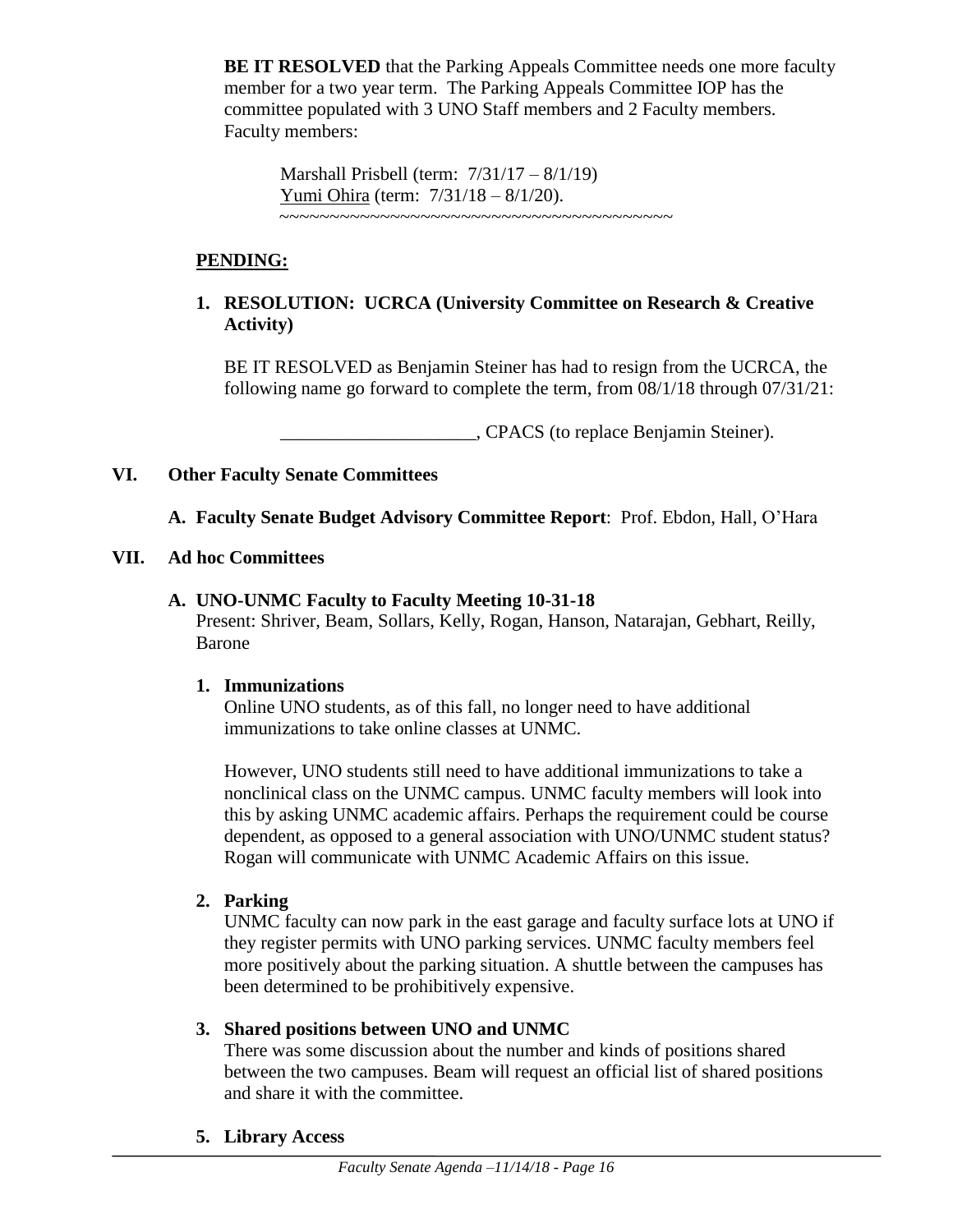The library at UNMC will be undergoing renovation very soon, which will limit access to physical collections, but it will maintain online connectivity. The UNMC and UNO librarians appear to be working very closely to equalize access to resources between the two campuses, and some improved accessibility to digital resources has occurred.

#### **6. Board of Regents meeting**

Update on the budget suggests that the situation is better than last year.

#### **VIII. Non-Senate Committee Reports**

- **IX. Unfinished Business**
- **X. For the Good of the Order**
- **XI. New Business**
- **XII. Adjourn**
- **XIII. Announcements**
	- **A. Faculty Senate Mtg:** Wednesday, November 14, 2018, CEC 230/231 **(Presentation: Shereen Bingham, Ombudsman)**
	- **B. EC&A Mtg:** Wednesday, November 21, 2018, 2 p.m., EAB 200
	- **C. EC&C Mtg:** Wednesday, December 5, 2018, 2 p.m., ASH 196
	- **D. UNO Winter Holiday Open House:** Wednesday, December 5, 2018, 3-5 p.m., MBSC Ballroom
	- **E. Faculty Senate Mtg:** Wednesday, December 12, 2018, CEC 230/231 (Presentation: Bret Blackman, AVC for IT, Chief Information Officer, regarding OneIT)
	- **F. EC&A Mtg:** Wednesday, December 19, 2018, 2 p.m., EAB 200
	- **G. EC&C Mtg:** Wednesday, January 9, 2019, 2 p.m., ASH 196
	- **H. Faculty Senate Mtg:** Wednesday, January 16, 2019, CEC 230/231 (Presentation: Barb Pickering, "Engaged Scholars Transcript designation")
	- **I. Faculty Senate/SAC Awards Dinner:** April 45 tba, 2019, evening

|        | <b>Schedule for 2018-2019</b>                |                                       |  |  |  |  |  |
|--------|----------------------------------------------|---------------------------------------|--|--|--|--|--|
|        | <b>EC&amp;C</b> Meetings                     | <b>Faculty Senate Meetings</b>        |  |  |  |  |  |
|        | (Usually 1 <sup>st</sup> Wednesday of month) | (Usually $2^{nd}$ Wednesday of month) |  |  |  |  |  |
| June 6 |                                              | <del>June</del>                       |  |  |  |  |  |